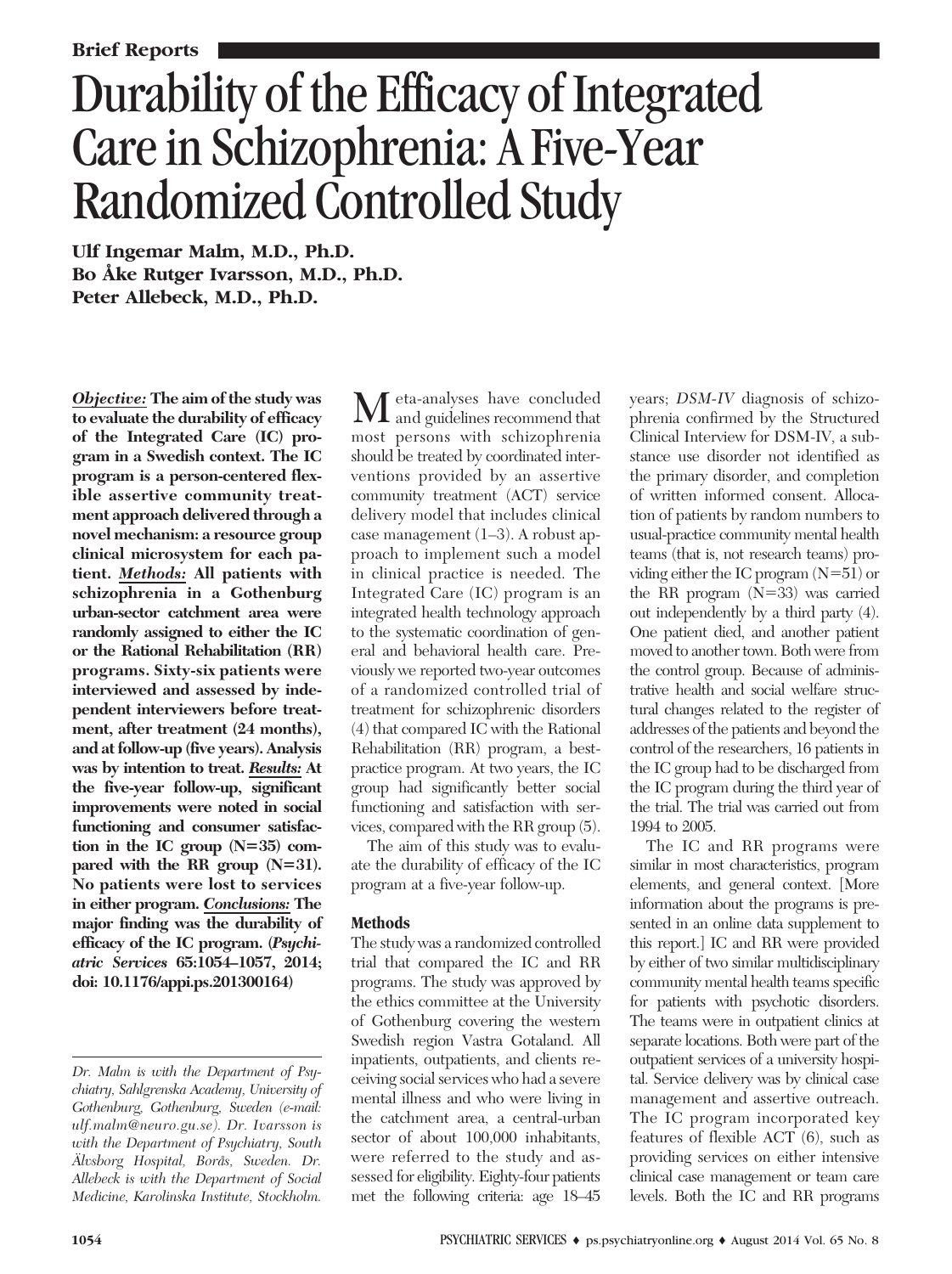implement an integrated combination of individualized medication, psychoeducation, multiple family groups not involving the patient, living skills training, person-centered psychological interventions, and crisis interventions.

A major difference involved clinical decision-making management. The RR program applied clinical decision making as usual, which involved a psychiatrist, a case manager, the client, and informal caregivers. In the IC program shared decision making was carried out by a clinical microsystems approach (7) within a resource group (8) for the individual client. A clinical microsystem is defined as a small group of people (including health professionals, patient, and family) who work together in a defined setting on a regular basis (or as needed) to create care for discrete subpopulations of patients. As a functioning unit it has clinical and business aims, linked processes, and a shared information and technology environment and produces care and services that can be measured as performance outcomes. The clinical microsystem evolves over time and is often embedded in larger systems or organizations. The resource groups of the IC program provide care for patients with severe mental illness. The group meets quarterly for about two years. The shared decision making procedures are supported by psychoeducation about illness management and workbook sheets for analysis, systematic problem solving, communication, and planning. Only IC was managed by a workbook manual shared by service users and professionals. In contrast to our previous twoyear follow-up study (4), in this study we placed more emphasis on the Global Assessment of Functioning (GAF) because new evidence suggests the value of GAF as an outcome indicator (9,10). The GAF outcome measures were the DSM-IV split-GAF disability and split-GAF symptoms rating scales (possible scores range from 0 to 100, with higher scores indicating superior functioning and fewer symptoms and signs, respectively).

The UKU ConSat rating scale is a brief, eight-item, rating scale for an interviewer assessment of satisfaction with care and service delivery (11). It consists of six items related to care structure, process, and relationship with professional frontline workers and two items concerned with outcome and well-being. Possible scores range from  $-24$  to  $+24$ , with higher scores indicating greater satisfaction with services.

We obtained information on numbers of patients engaged and retained in services. Number of days hospitalized and number of rehospitalizations because of psychotic relapse were used as indicators of severe functional deterioration. Assessments were made by eight independent assessors who were trained to a level of high interrater reliability, not involved in treatment, and formally blind to the programs carried out (that is, they were not informed about treatment allocation). All patients were interviewed at baseline, quarterly for two years (4), and at the five-year follow-up.

We used t tests to analyze measures, sociodemographic characteristics, and differences between groups. All tests were two-tailed, and the significance level was set at  $\leq$ .05. Effect sizes were calculated by the Cohen's d formula. The statistical software package used was SPSS, version 10.0.

## **Results**

The IC group of 35 patients and the RR group of 31 patients were similar in regard to gender, mean age at the start of study (IC group,  $37.2 \pm 9.0$ ; RR group,  $39.4 \pm 8.8$  years), race-ethnicity (IC group: Caucasian,  $N=34$ ; Asian,  $N=1$ ; RR group: Caucasian, N=30; Asian, N=1), marital status, duration of illness, and GAF and consumer satisfaction ratings at the start of the study. The only significant differences between the groups were a somewhat longer duration of illness in the RR group (IC,  $10.2\pm7.6$  years; RR,  $14.6\pm$ 8.5 years) and a higher female-to-male ratio in the RR group (IC, 10:25; RR, 15:16). The 16 patients who were discharged from the IC program for administrative reasons had a femaleto-male ratio of 7:9, a mean age of  $41.0\pm7.8$  years, and an illness duration of  $16.0\pm7.0$  years. For this group, the GAF disability score at the start of the trial was 46, the GAF symptom score was 46, and UKU ConSat score was 5.

Results of the three assessments (before treatment, posttreatment, and follow-up) are summarized in Table 1. Compared with the RR group, there were significant improvements in functioning for the IC group from baseline to two and five years in the primary outcome measure, the GAF disability scale. At the five-year follow-up, significantly increased satisfaction was found for the IC group, as assessed by the UKU ConSat scale. For the impairment indicator measure, GAF symptoms, a significant difference was noted in the change in scores between the IC and the RR groups (effect  $size=0.69$ ). The difference was attributable to the lower ratings in the RR group at the five-year follow-up.

The mean total number of days hospitalized at the five-year follow-up was  $48\pm95.5$  for the IC group and  $132 \pm 364.4$  for the RR group. The difference was not significant. The rate of yearly psychotic relapses during the five-year period was about 20% among participants in both programs. There were no suicides and no dropouts in either group. Program fidelity of the IC program (12) was high as assessed annually by an external reviewer.

## **Discussion**

The five-year findings for primary outcomes were improved social functioning and satisfaction with care for the IC group. These results are in accord with findings of a recent meta-analysis (13). Durability of the two-year outcomes was also demonstrated.

In our study, the GAF symptom load was stable in the IC group. This finding is similar to outcomes measured by the Positive and Negative Syndrome Scale in an observational five-year trial that involved 225 patients with schizophrenia and related disorders who were receiving antipsychotic treatment (14). Both that study and our study included many "poor prognosis" participants. The authors concluded that the decision-making process may benefit from more active patient involvement by using structured clinician and patient rating scales for monitoring treatment. Such shared decision making may improve compliance and may help explain the difference in changes on the GAF symptom scale between the IC and RR groups. The symptom load outcome for participants in the RR program may reflect a traditional medical model in which the clinician uses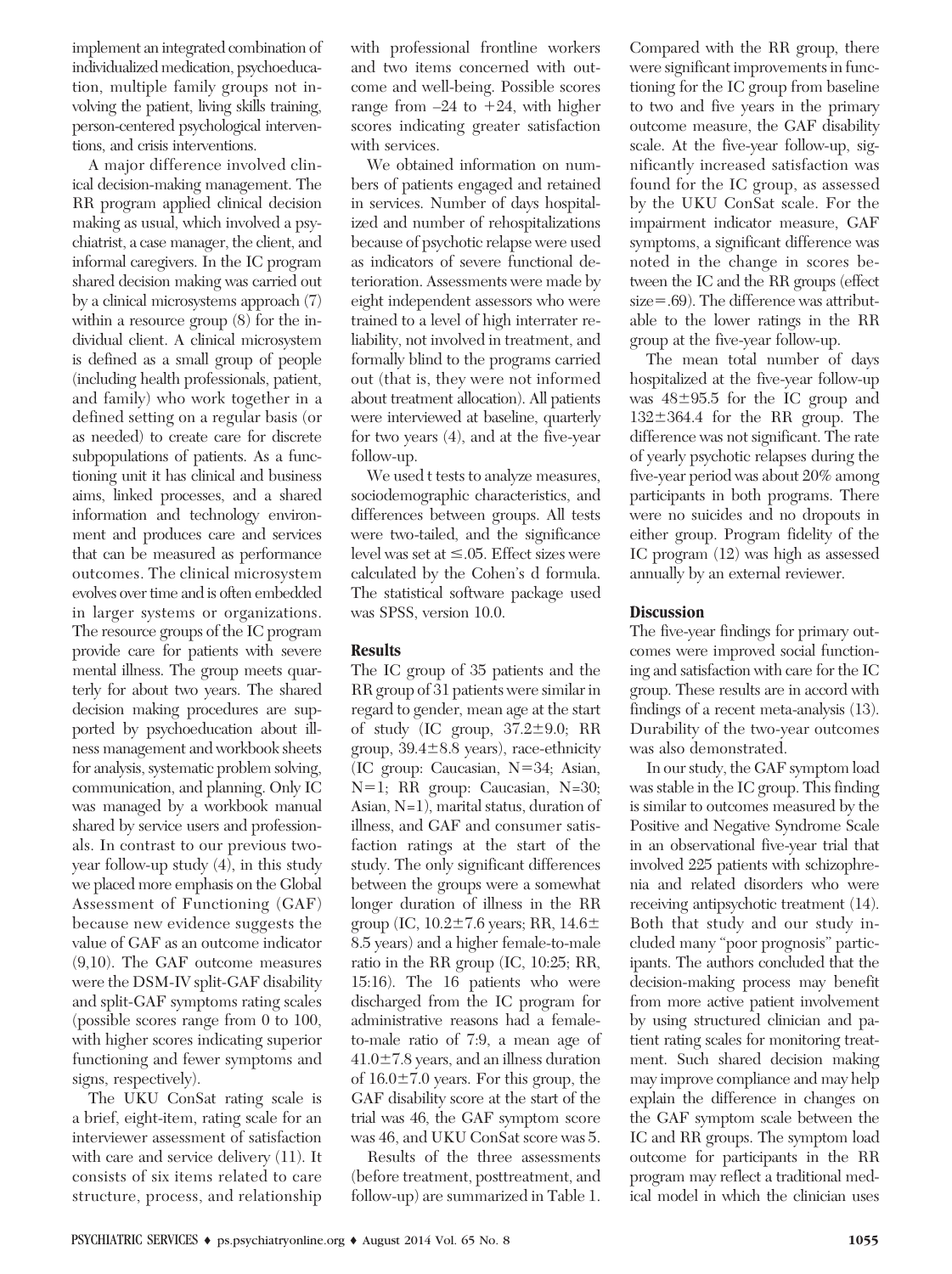#### Table 1

Measures at three time points for participants in the Integrated Care  $(IC)$  program  $(N=35)$  and the Rational Rehabilitation (RR) control group  $(N=31)^a$ 

|                                                                                                                                                                                                       | Before treatment |     |            |                 |              | 24 months |  |                   |           |  |  |  | 5 years   |  |  |           |       |  |                                                                                             |
|-------------------------------------------------------------------------------------------------------------------------------------------------------------------------------------------------------|------------------|-----|------------|-----------------|--------------|-----------|--|-------------------|-----------|--|--|--|-----------|--|--|-----------|-------|--|---------------------------------------------------------------------------------------------|
|                                                                                                                                                                                                       | IC               |     | <b>RR</b>  |                 |              | IC        |  |                   | <b>RR</b> |  |  |  | IС        |  |  | <b>RR</b> |       |  |                                                                                             |
| Measure                                                                                                                                                                                               | M                | SD. | $_{\rm M}$ | SD <sub>3</sub> | $\mathbf{p}$ |           |  | M SD ES M SD ES p |           |  |  |  | M SD ES M |  |  |           | SD ES |  | $\mathbf{D}$                                                                                |
| $\begin{array}{c} {\rm Split}\text{-}{\rm GAF}\\ {\rm disability}^{\rm b} \end{array}$<br>UKU ConSat <sup>c</sup> 7.4 7.1 6.4 7.7 .557 12.3 6.1 .74 6.9 10.3 .06 .011 12.9 6.3 .82 3.5 8.6 -.36 <.001 |                  |     |            |                 |              |           |  |                   |           |  |  |  |           |  |  |           |       |  | 48.8 8.0 49.9 12.5 .568 58.2 8.0 1.17 49.5 11.4 -.03 .001 56.4 11.1 .79 47.5 11.6 -.19 .002 |
| Split-GAF<br>symptoms <sup>b</sup> 55.4 14.2 55.8 18.6 .932 51.0 9.8 -.36 48.7 13.8 -.43 .056 56.3 12.6 .07 47.9 11.8 -.51                                                                            |                  |     |            |                 |              |           |  |                   |           |  |  |  |           |  |  |           |       |  | .007                                                                                        |

 $\textsuperscript{a}$  Means were compared by t tests. Effect sizes (ES) were calculated by Cohen's d.<br>b Possible scores on the Global Assessment of Functioning range from 0 to 100, with higher scores indicating superior function or and signs.

 $c$  Possible scores range from  $-24$  to  $+24$ , with higher scores indicating greater satisfaction with services.

his or her knowledge to determine the best possible treatment for the patient, providing selected information to obtain the patient's agreement. The IC program can be viewed as a template for patient involvement and shared decision making.

The use of separate GAF assessments as the only measures of functioning and symptoms introduced a risk of imprecision. We decided to use GAF because new evidence suggests the validity of separate function and symptom GAF measures as indicators on the group level. This has been confirmed by discriminating and concurrent associations to other relevant clinical measures (9,10). Furthermore, we carried out a study using data from this trial. We used the total scores of the 24-item Brief Psychiatric Rating Scale and the GAF symptom ratings. The correlation coefficient (Spearman rho) was .77. This finding was based on 640 assessments of 84 patients by seven trained interviewers over two years.

The IC technology is a person-centered integrative approach provided by multidisciplinary community mental health teams through a novel mechanism a resource group clinical microsystem for each patient. The resource group teamwork involves the patient and selected social network resource persons as well as professionals. The IC program emphasizes clients as the agents of change and case managers and psychiatrists as medical professionals promoting the advancement of psychiatry and related sciences. The

group is more than a team; it is also a system for information sharing (7) and decision making.

The content of the IC program was analyzed in a qualitative study (15). Five overarching themes were identified: the IC program, the resource group, empowerment of the client, progress in treatment, and the case manager. The IC person-centered approach comprises treatment and illness management and promotes personal recovery. Some original ACT key ingredients have been further developed in the IC program: engagement mechanisms by shared decision-making procedures, the support system, and 24-hour availability. These ingredients were included in clinical management by the resource group. Furthermore, the role of the consumer has become defined as being a knowledge-empowered collaborative partner to professional caregivers.

No patients were lost to services in either program. We believe that this reflects the fact that both programs, but in particular the IC program, promoted long-lasting personal relationships between professionals and service users and that patients were fairly satisfied with services.

The resource group can be viewed as a generic key element that can change thinking about the long-term controversy of individual working alliances, contrary to the shared responsibility of a classical ACT team (2). In fact, the ability to act flexibly either at the level of individual clinical case management or at the level of team care is entirely compatible with the flexible version of the ACT model (6).

A major strength of this study was the comparison of programs that could retain and engage patients. This also made it possible to assess all patients at the five-year follow-up. The manualized IC program facilitated understanding of differences between the programs. The fact that both programs were provided by usual-practice teams, not research teams, represented a further strength. One limitation was certainly the rather small number of patients, which did not permit comparison of subgroups. Another limitation was that the global GAF scales did not permit more detailed analyses. On the other hand, use of the GAF scales for the accountability of effects in the real clinical world was supported. Future studies should focus on the elements and ingredients of effective programs and the use of patientreported outcomes.

#### **Conclusions**

The major findings were significantly improved social functioning and increased satisfaction with services for patients in the IC program. In addition, no patients were lost to services, and the durability of the two-year outcomes was demonstrated. The essential difference between the two programs was the IC program's clinical microsystem resource groups. The major clinical implication is that a resource group can be added to any ACT service delivery model.